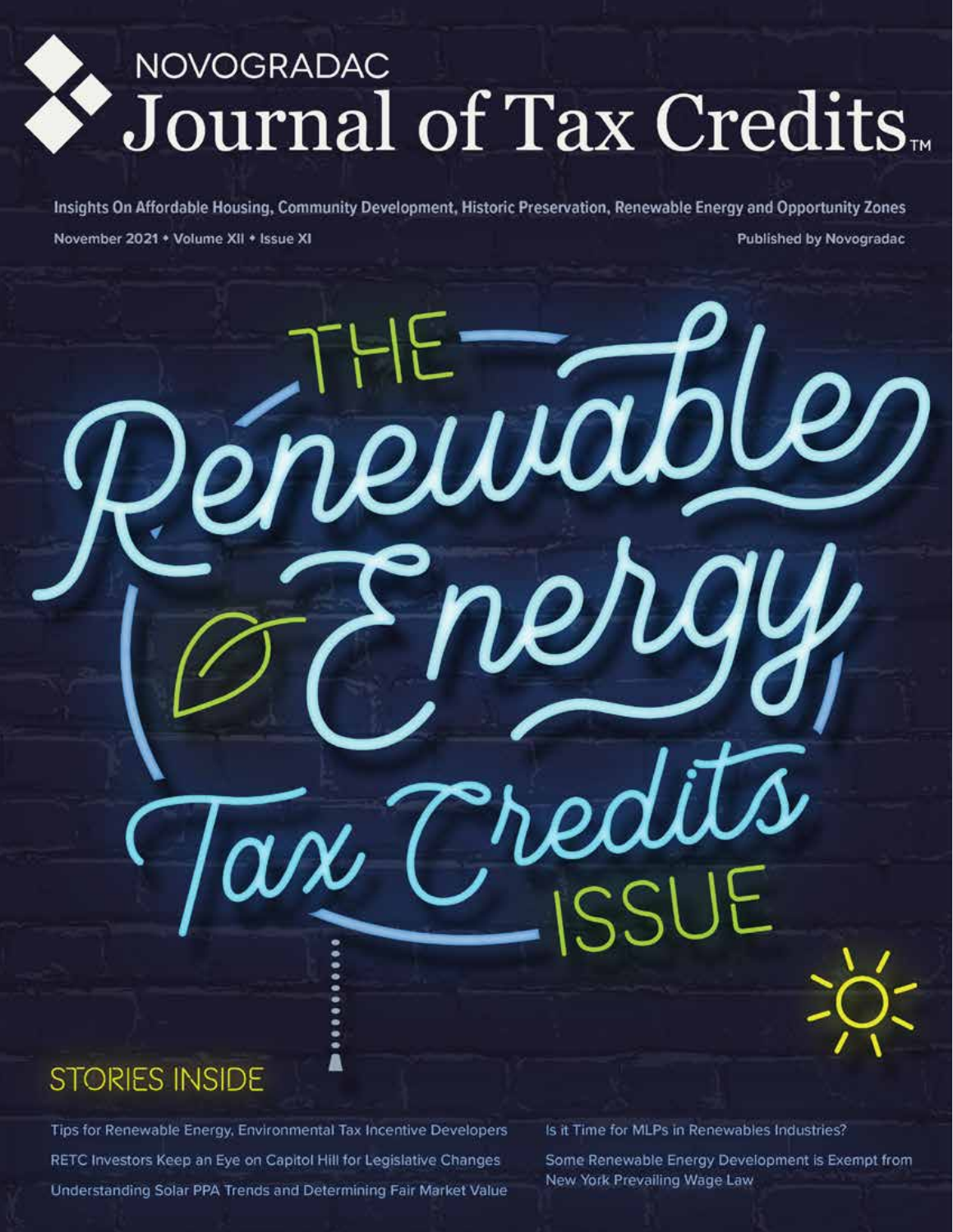# First-Time NMTC Allocatees Plan to Commit Funds to Manufacturing, Real Estate, Job Creation

**NICK DECICCO, SENIOR WRITER, NOVOGRADAC**

Nine first-time recipients were among the 100 community development entities (CDEs) awarded allocation authority in September when the U.S. Department of the Treasury's Community Development Financial Institutions (CDFI) Fund announced its calendar year 2020 (CY 2020) new markets tax credit (NMTC) allocation awards.

Rural areas continue to be a focus for the CDFI Fund, with 16 allocatees meeting the criteria as a rural CDE. They received \$810 million in authority. Nearly \$1.1 billion of the \$5 billion CY 2020 allocation is expected to be invested in rural areas.

"The CDFI Fund's focus on investing in rural areas and manufacturing stayed strong in this allocation round," said Rebecca Darling, a partner in Novogradac's Atlanta office. "That's reflected in the number of first-time allocatees serving those areas and with those types of investments in their pipeline."

# **A Rural Emphasis**

Seven of the nine first-time recipients—BXS Community Fund, DBL Equity Partners, Legacy Economic Growth Fund, New Market Opportunity Fund (The Opportunity Fund), Old National CDE Corporation, Pathway Lending and PB Community Impact Fund (PBCIF)—felt their attention to financial pursuits in rural areas was important to their application success.

Investing in such areas is exciting to Will Shurtleff, senior vice president and tax credit manager at BancorpSouth, which runs the BXS Community Fund CDE. BXS' service area covers a wide swath of southern states, from central Texas to the Florida panhandle.

"I like nonmetro deals because it can be a gamechanger in that community," said Shurtleff. "When you put a critical access hospital in a new markets area and there's a ribbon-cutting, the entire community comes out because they haven't had that kind of investment in their community in 20 or 30 years. But it improves quality of life. Now they don't have to drive 30 or 40 miles for health care. To see the impact on a grassroots level in the community, to me, is the best thing."

Bob Poznanski, president of The Opportunity Fund, based in Indianapolis, said its award will serve a mixture of rural and urban endeavors, including a chocolate factory and agribusinesses, with the primary goal of bringing economic opportunities to communities across Indiana.

"What we are doing is supporting projects that provide jobs for people in these low-income communities to hopefully bring them out of poverty and into the economic mainstream," said Poznanski. "As a corollary, that will help revitalize the communities they live in."

Brandon Taylor, chief financial officer of Legacy Bank and Trust, which runs the Legacy Economic Growth Fund, has similar ambitions for his CDE's influx of tax credit allocation authority. Taylor said the allocation can bring capital to small businesses and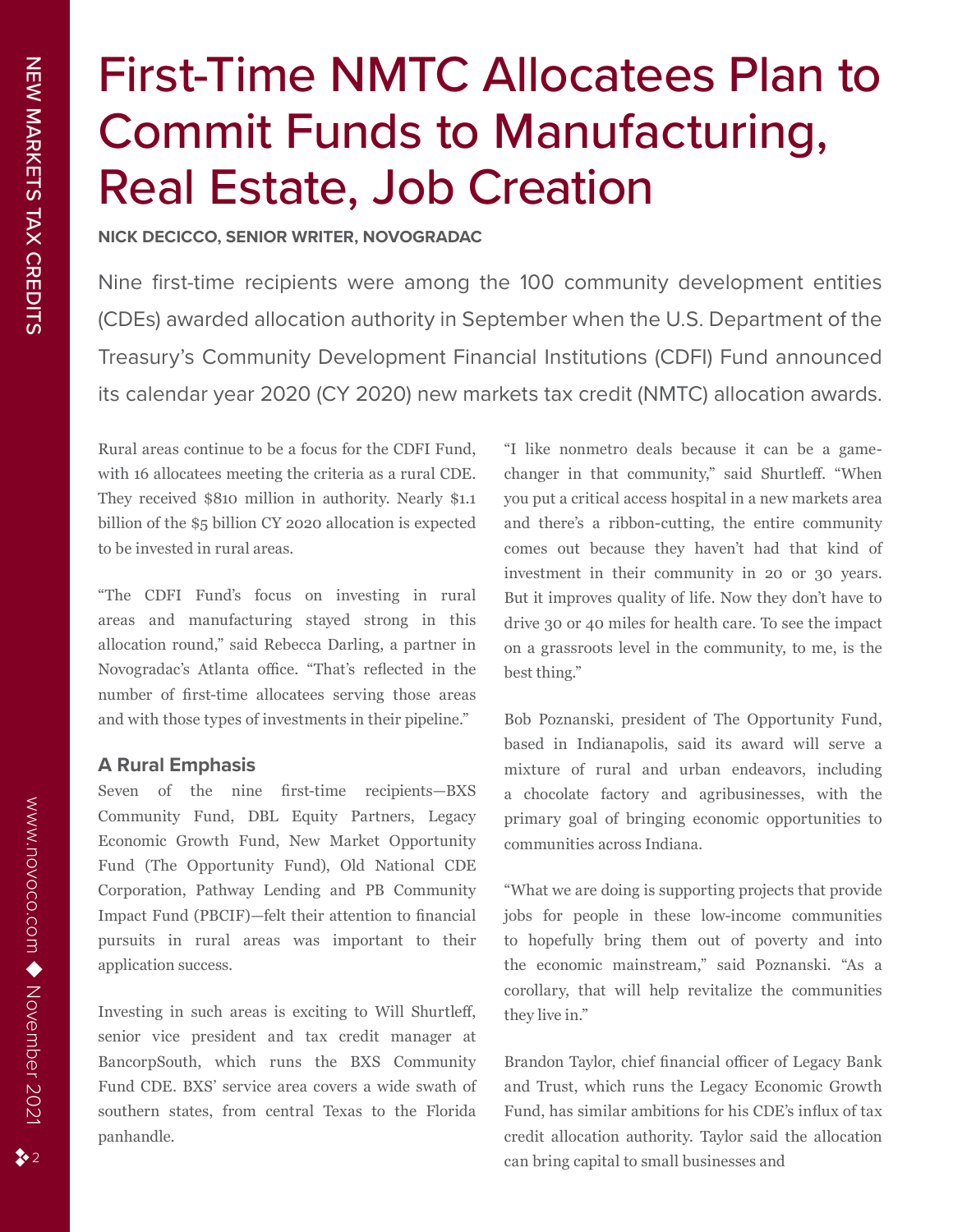rural communities that may have been underserved in the past.

"It can be the missing piece to get a project to the finish line," said Taylor. "We like being a problem solver. Things cost a lot more right now. Inflation is a major factor. We can be an answer that helps a small business reach its goals and that's a win for everybody."

Being a problem solver in rural communities is important to Old National CDE Corporation, too, said Mike Harbaugh, tax credit relationship manager vice president for Old National Bank. Harbaugh said Old National's CDE was formed specifically to invest in the most highly distressed communities throughout Indiana, Kentucky, Michigan, Minnesota and Wisconsin with the goal of helping low-income residents to close the racial economic inequality gap.

"Our hope is to positively change the neighborhoods and communities we serve," said Harbaugh. "Our intention is to find organizations that are already positively impacting their communities and to invest in a manner that allows the organization to grow beyond their current capacity. If done well, our investments will be magnified far beyond the dollars invested."

Clint Gwin, president and CEO of Pathway Lending, said he feels part of his firm's application's success was because of their deep knowledge of those they plan to serve in Tennessee. Gwin estimated one-third of Pathway's \$30 million allocation would go to rural areas in Tennessee.

"Our depth of experience and focus on the state of Tennessee and our ability to reach and understand all areas, urban and rural, of our home state sets us apart," said Gwin. "We want to be one of the first CDEs people think of for both Tennessee and Alabama, two states perennially underserved by the NMTC program."

Both Pathway Lending and PBCIF are focused on manufacturing in the South. Michael Tolleson, chief financial officer at Peoples Bank in Jackson, Mississippi, which runs the PBCIF, said his CDE has several rural manufacturing and industrial projects in its pipeline as well as several small deals which will use their small-dollar loan fund.

"Our goal is to provide capital to create jobs in rural, underserved areas," said Tolleson. "Jobs create opportunity. Opportunity creates hope. So I guess our goal is to create hope."

DBL Equity Partners, the CDE of Fargo, North Dakota-based Dakota Business Lending, has three manufacturers and two community projects in its investment pipeline. Steve Dusek, the financier's president and chief executive officer, said earning an award "was icing on the cake," but feels the hard work is just beginning.

"Every day, since the award was announced is a new set of challenges and opportunities for us," said Dusek. "Our hope is that we deliver on what we promised to Treasury, to contribute to and expand the economy of North Dakota by strengthening our small businesses and that we create quality, home-based employment opportunities for our citizens that enable them to better themselves, their families and their communities."

# **An Eye on Real Estate**

Pathway Lending plans to invest in catalytic, mixeduse real estate projects in Alabama in addition to primarily manufacturing and nonprofit entities in Tennessee. Pathway is one of three first-time awardees to prioritize real estate development in its pipeline.

Another is the Community Housing Capital CDE, which will focus its allocation exclusively on its Neighbor Works network, which delivers capital directly and exclusively to a collection of more than 240 permanent multifamily and single-family nonprofit developers. Dana Chestnut, chief lending officer at Community Housing Capital, said the CDE is in the process of combing through its network to maximize the impact of its \$30 million allocation.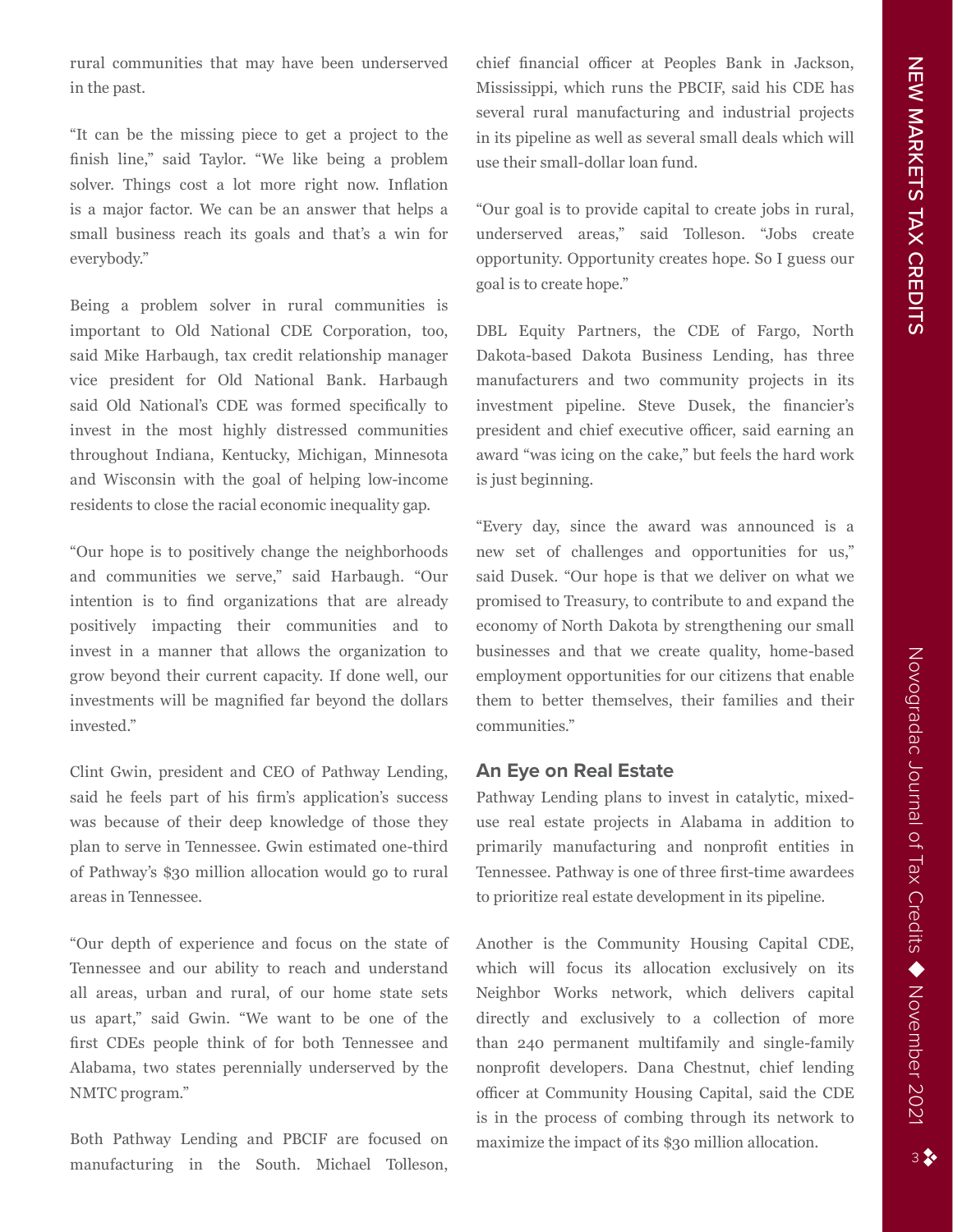"It's a challenging endeavor for us, but it will be rewarding because the selected projects will provide badly needed dollars into that community," said Chestnut. "We're assessing how important an allocation will be for any selected town. How many jobs will the project create? We have a unique challenge of stepping back and looking at all of these things while also considering the overall community and network impact."

Lendistry, a "fintech" blending technology and financial methods to target small business lending and real estate with its allocation, is focusing on disadvantaged communities as well as providing a larger portion to a loan fund designated for qualified active low-income community businesses. Everett Sands, the firm's president and CEO, said the allocation allows Lendistry to deliver for smallbusiness owners who need economic opportunities to thrive.

"Lendistry was launched in 2015 with a mission to provide access to capital to small-business owners who, for too long, have thought that the world of fair, responsible loans wasn't meant for them," said Sands. "We value the importance of locally owned businesses as a means for community advancement."

# **The Secret Sauce**

More than 200 CDEs applied in the CY 2020 round, meaning fewer than half were awarded funds, making for a competitive process.

What helped this year's first-time recipients?

Showing how an allocation would benefit communities was a common theme among the first-timers. Shurtleff said narrowing BXS' application's focus to manufacturing and health care rather than casting a wider net for too many types of investment opportunities was a key part of their successful application. Community Housing Capital president and CEO Cindy Holler said building a robust pipeline was important, saying the CDE hosted webinars to better inform members of communities about NMTCs and how an allocation could benefit their network.

While the first-time allocatees were successful, they weren't about to give up all of the tools of their success.

"This is the secret sauce. We don't want to give away too much information," joked Harbaugh.

Darling laughed at Harbaugh's statement, but said there's also truth in it. One of the keys to success for each CDE is to stay true to its mission and business strategy, she said.

"CDEs sometimes feel a pressure to be like other successful CDEs or change plans to better align with a perceived focus of the CDFI Fund," said Darling. "However, each CDE has their own secret sauce and they should stay true to themselves and how they can best serve the low-income communities and people in their service area."  $\rightarrow$ 

*© Novogradac 2021 - All Rights Reserved.* 

*This article first appeared in the November 2021 issue of the Novogradac Journal of Tax Credits. Reproduction of this publication in whole or in part in any form without written permission from the publisher is prohibited by law.*

*Notice pursuant to IRS regulations: Any discussion of U.S. federal or state tax issues contained in this article is not intended to be used, and cannot be used, by any taxpayer for the purpose of avoiding penalties under the Internal Revenue Code; nor is any such advice intended to be used to support the promotion or marketing of a transaction. Any discussion on tax issues reflected in the article are not intended to be construed as tax advice or to create an accountant-client relationship between the reader and Novogradac & Company LLP and/or the author(s) of the article, and should not be relied upon by readers since tax results depend on the particular circumstances of each taxpayer. Readers should consult a competent tax advisor before pursuing any tax savings strategies. Any opinions or conclusions expressed by the author(s) should not be construed as opinions or conclusions of Novogradac & Company LLP.* 

*This editorial material is for informational purposes only and should not be construed otherwise. Advice and interpretation regarding property compliance or any other material covered in this article can only be obtained from your tax advisor. For further information visit www.novoco.com.*

 $24$